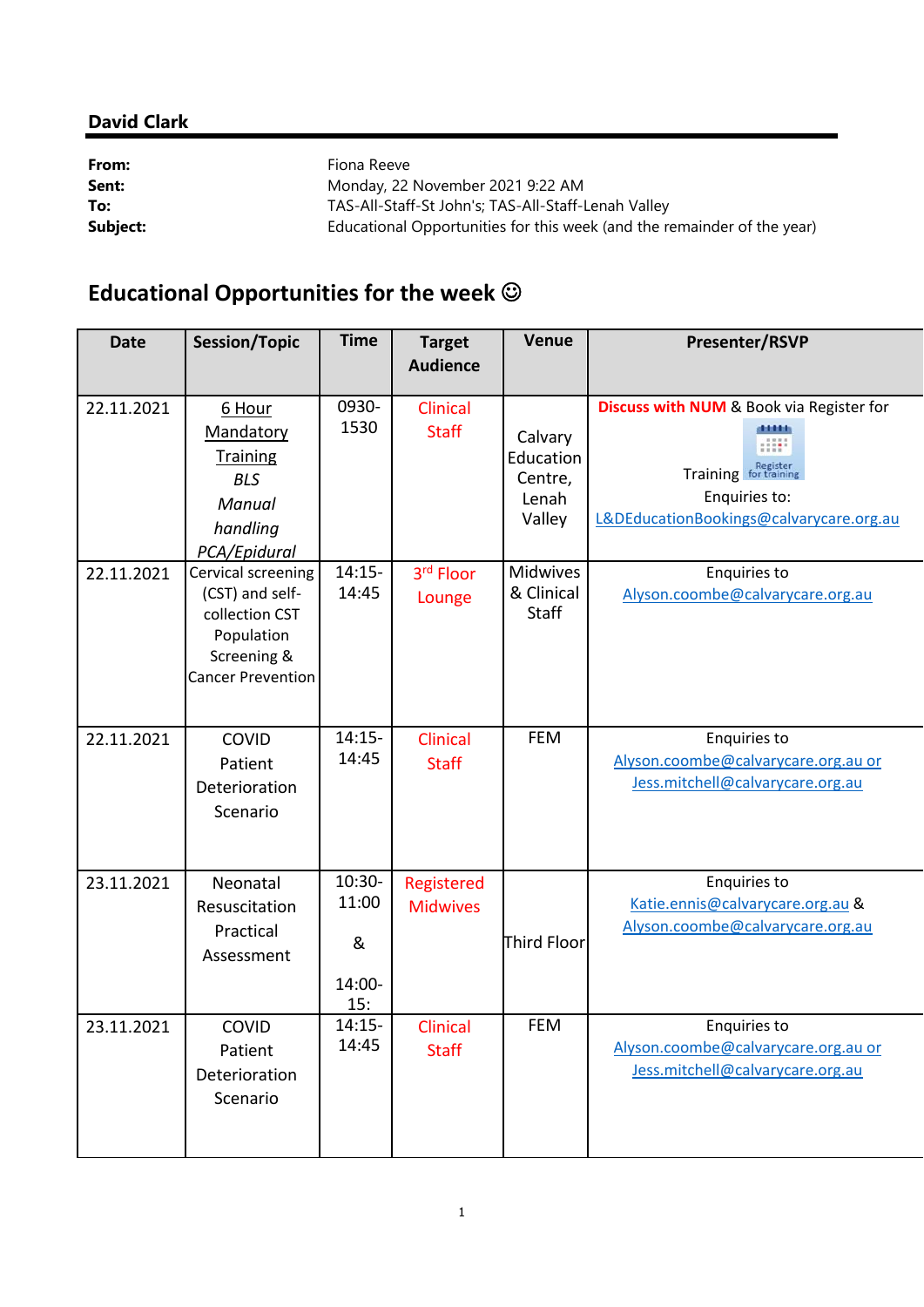| 24.11.2021 | <b>Clinical skills</b><br>practical<br>education<br>$s$ ession $-$<br><b>CVADs</b><br>devices, | $9.30 -$<br>12.30 | Clinical<br>staff                            | Calvary<br>Education<br>Centre,<br>Lenah<br>Valley | Book via Register for Training<br>Enquiries to:<br>L&DEducationBookings@calvarycare.org.au                |
|------------|------------------------------------------------------------------------------------------------|-------------------|----------------------------------------------|----------------------------------------------------|-----------------------------------------------------------------------------------------------------------|
| 25.11.21   | Speaking up<br>for Safety                                                                      | 1.30pm-<br>2.30pm | All staff<br>(Mandatory<br>training)         | Calvary<br>Education<br>Centre                     | Register via Register for Training<br><b>Enquires to</b><br>Fiona.reeve@calvarycare.org.au                |
| 25.11.2021 | R4K                                                                                            | 1000-<br>1130     | Clinical<br>staff<br>required to<br>complete | St. Johns,<br>Training<br>Room                     | Book via Register for Training<br>or training<br>Enquiries to:<br>L&DeducationBookings@calvarycare.org.au |
| 26.11.2021 | Wound care<br>education<br>$session - with$<br><b>Belinda Free</b><br>$(NP - wound)$<br>care)  | $9.30 -$<br>12.30 | All staff                                    | Calvary<br>Education<br>centre                     | Book on register for training<br>or enquiries to<br>L&DEducationBookings@calvarycare.org.au               |
| 26.11.2021 | 2 <sup>nd</sup> Year<br><b>Students</b><br>Debrief                                             | $1pm -$<br>3.30pm | <b>Students</b><br>Only                      | Calvary<br>Education<br>Centre                     | <b>UTAS Facilitators</b><br>tas-hobart-<br>studentfacilitators@calvarycare.org.au                         |

## **Educational Opportunities for the remainder of the year**

| <b>Date</b> | <b>Session/Topic</b> | <b>Time</b>   | <b>Target</b><br><b>Audience</b>             | <b>Venue</b>                   | <b>Presenter/RSVP</b>                                                                                                           |
|-------------|----------------------|---------------|----------------------------------------------|--------------------------------|---------------------------------------------------------------------------------------------------------------------------------|
| 29.11.2021  | <b>ALS</b>           | 1200-<br>1500 | Clinical<br>staff<br>required to<br>complete | Calvary<br>Education<br>Centre | Book via Register for Training<br>11111<br>diff'<br>Register<br>for training<br>Enquiries to:<br>Katie.ennis@calvarycare.org.au |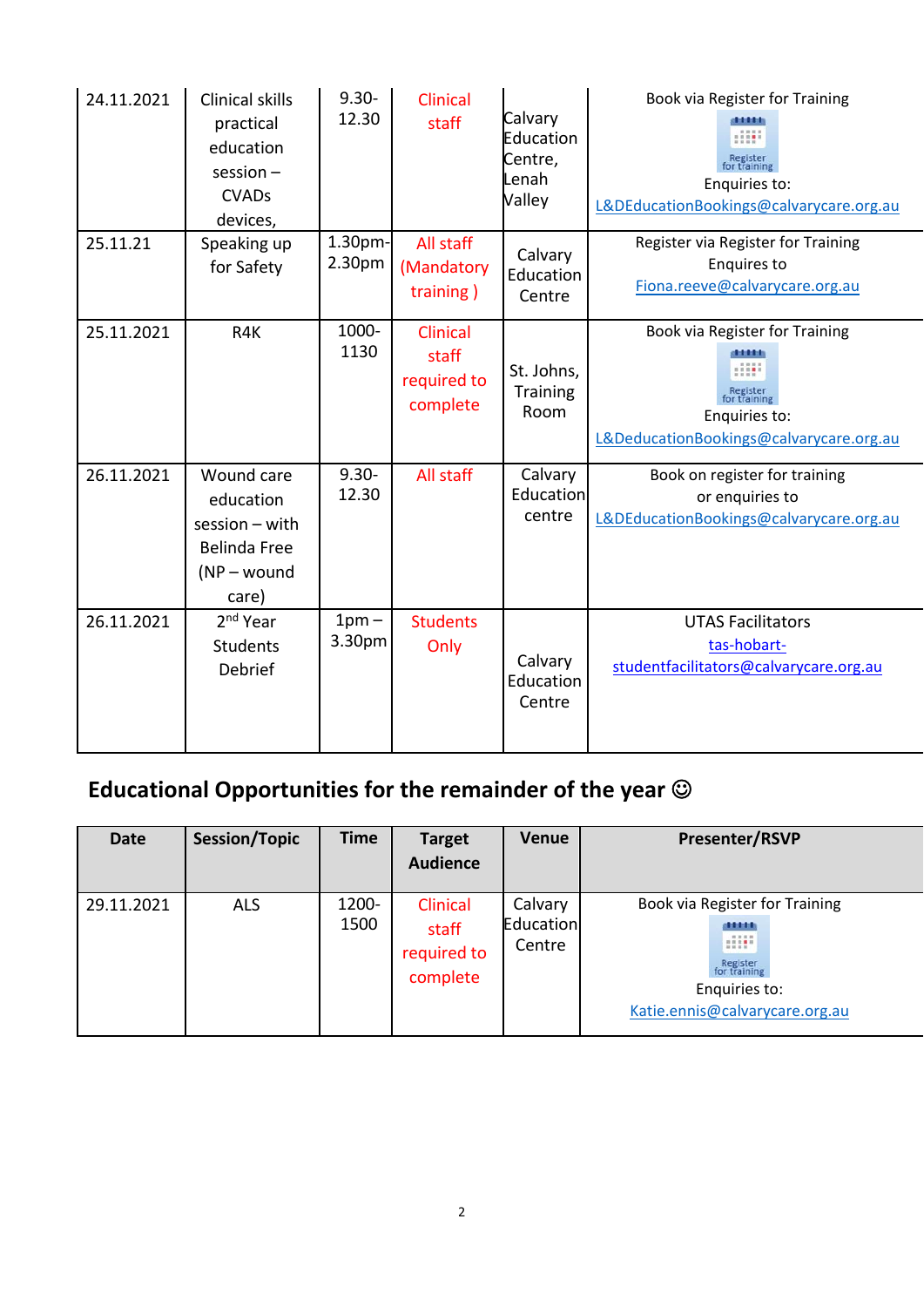| 29.11.2021 | Mandatory<br>Reporting for<br>children (&<br>women in the<br>antenatal<br>period)     | $2pm -$<br>3pm    | Anyone ©                                          | St Johns<br>training<br>room                       | Book via register for training<br>Any questions contact Fiona Reeve<br>Fiona.reeve@calvarycare.org.au                                        |
|------------|---------------------------------------------------------------------------------------|-------------------|---------------------------------------------------|----------------------------------------------------|----------------------------------------------------------------------------------------------------------------------------------------------|
| 1.12.2021  | 6 Hour<br>Mandatory<br><b>Training</b><br><b>BLS</b><br>Manual<br>handling            | 1100-<br>1700     | <b>Clinical</b><br><b>Staff</b>                   | Calvary<br>Education<br>Centre,<br>Lenah<br>Valley | <b>Discuss with NUM &amp; Book via Register for</b><br>Training for training<br>Enquiries to:<br>L&DEducationBookings@calvarycare.org.au     |
| 2.12.2021  | <b>ALS</b>                                                                            | 0900-<br>1200     | Clinical<br>staff<br>required to<br>complete      | Calvary<br>Education<br>Centre                     | Book via Register for Training<br>Register<br>for training<br>Enquiries to:<br>Katie.ennis@calvarycare.org.au                                |
| 2.12.21    | Speaking up<br>for Safety                                                             | 1.30pm-<br>2.30pm | All staff<br>(Mandatory<br>training)              | Calvary<br>Education<br>Centre                     | Register via Register for Training<br><b>Enquires to</b><br>Fiona.reeve@calvarycare.org.au                                                   |
| 03.12.2021 | 2 <sup>nd</sup> Year<br><b>Students</b><br>Debrief                                    | $1pm -$<br>3.30pm | <b>Students</b><br>Only                           | Calvary<br>Education<br>Centre                     | <b>UTAS Facilitators</b><br>tas-hobart-<br>studentfacilitators@calvarycare.org.au                                                            |
| 7.12.2021  | Paediatric<br>clinical<br>supper<br>-presenters<br>Dr. Ahmed<br>Mohamad,<br>Dr. Wendy | $5:30-$<br>8pm    | All staff<br>caring for<br>Paediatric<br>patients | Calvary<br>Education<br>Centre                     | Book via Register for Training<br>$\frac{1}{2}$<br>Register<br>for training<br><b>Enquires to</b><br>L&DEducationBookings@calvarycare.org.au |
| 8.12.2021  | Speaking up<br>for safety                                                             | 1.30pm-<br>2.30pm | All staff<br>(Mandatory<br>Training)              | St Johns<br>training<br>room                       | Register via Register for training<br><b>Enquires to</b><br>Fiona.reeve@calvarycare.org.au                                                   |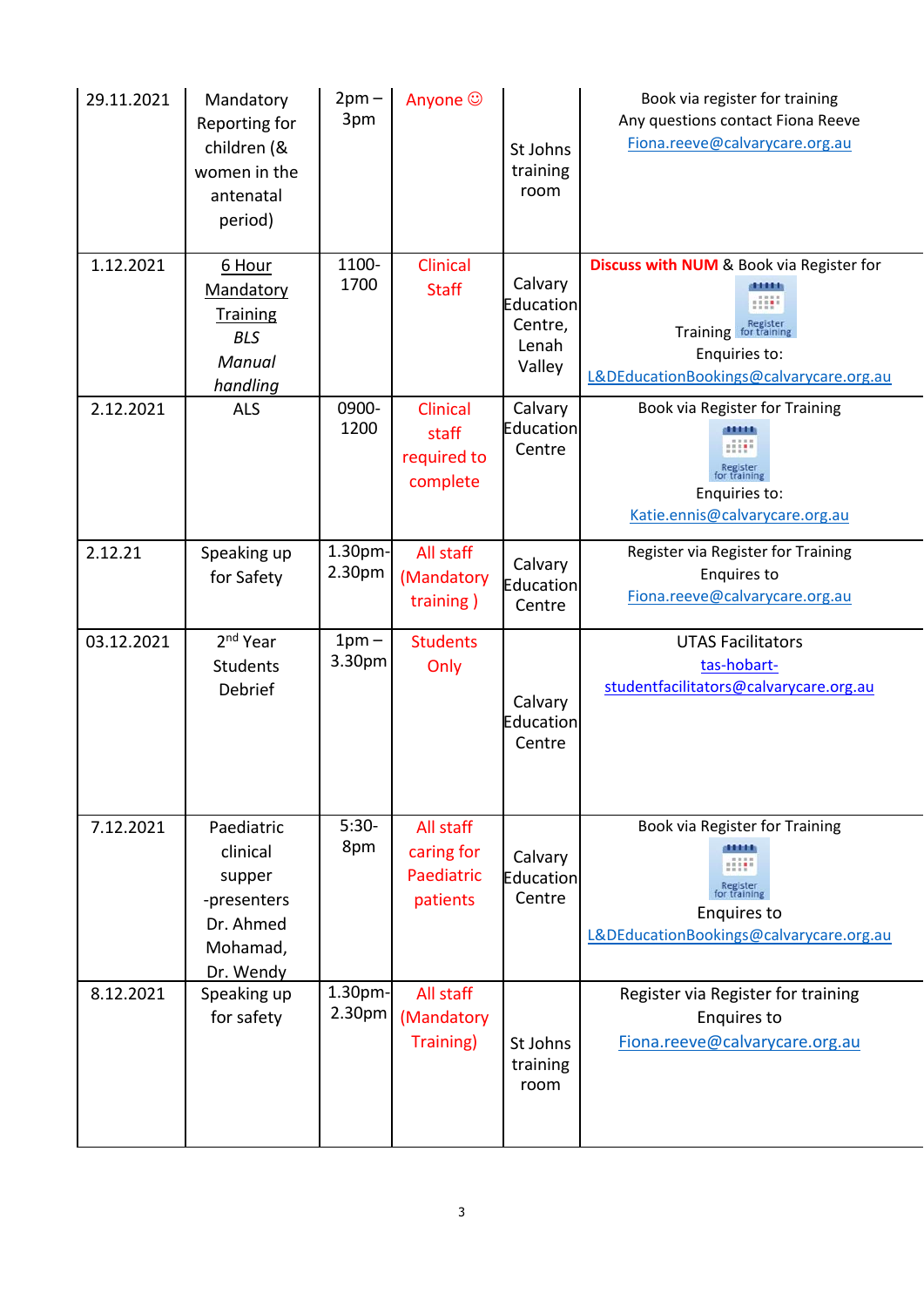| 10.12.2021 | 2 <sup>nd</sup> Year<br><b>Students</b><br>Debrief                                                      | $1pm -$<br>3.30pm | <b>Students</b><br>Only                             | Calvary<br>Education<br>Centre                     | <b>UTAS Facilitators</b><br>tas-hobart-<br>studentfacilitators@calvarycare.org.au                                                            |
|------------|---------------------------------------------------------------------------------------------------------|-------------------|-----------------------------------------------------|----------------------------------------------------|----------------------------------------------------------------------------------------------------------------------------------------------|
| 13.12.2021 | <b>Hospital Wide</b><br>Orientation                                                                     | $8am -$<br>4.30pm | <b>New staff</b><br>only                            | Calvary<br>Education<br>Centre                     | Via Belinda Benson<br>Belinda.benson@calvarycare.org.au                                                                                      |
| 14.12.2021 | 6 Hour<br>Mandatory<br><b>Training</b><br><b>BLS</b><br>Manual<br>handling<br>PCA/Epidural<br>eLearnina | 0930-<br>1530     | Clinical<br><b>Staff</b>                            | Calvary<br>Education<br>Centre,<br>Lenah<br>Valley | <b>Discuss with NUM &amp; Book via Register for</b><br><br>Training for training<br>Enquiries to:<br>L&DEducationBookings@calvarycare.org.au |
| 15.12.2021 | <b>ALS</b>                                                                                              | 0930-<br>1230     | <b>Clinical</b><br>staff<br>required to<br>complete | Calvary<br>Education<br>Centre                     | Book via Register for Training<br>Register<br>for training<br>Enquiries to:<br>Katie.ennis@calvarycare.org.au                                |
| 15.12.2021 | R4K                                                                                                     | 1230-<br>1400     | <b>Clinical</b><br>staff<br>required to<br>complete | Calvary<br>Education<br>Centre,<br>Lenah<br>Valley | Book via Register for Training<br>m<br>Register<br>for training<br>Enquiries to:<br>L&DeducationBookings@calvarycare.org.au                  |
| 15.12.2021 | IV<br>cannulation                                                                                       | $3:00-$<br>5:00pm | RN's only                                           | Calvary<br><b>Education</b><br>Centre              | Bookings on Register for Training<br>or enquiries to<br>Alyson.coombe@calvarycare.org.au                                                     |
| 16.12.21   | Speaking up<br>for Safety                                                                               | 1.30pm-<br>2.30pm | All staff<br>(Mandatory<br>training)                | Calvary<br>Education<br>Centre                     | Register via Register for Training<br><b>Enquires to</b><br>Fiona.reeve@calvarycare.org.au                                                   |